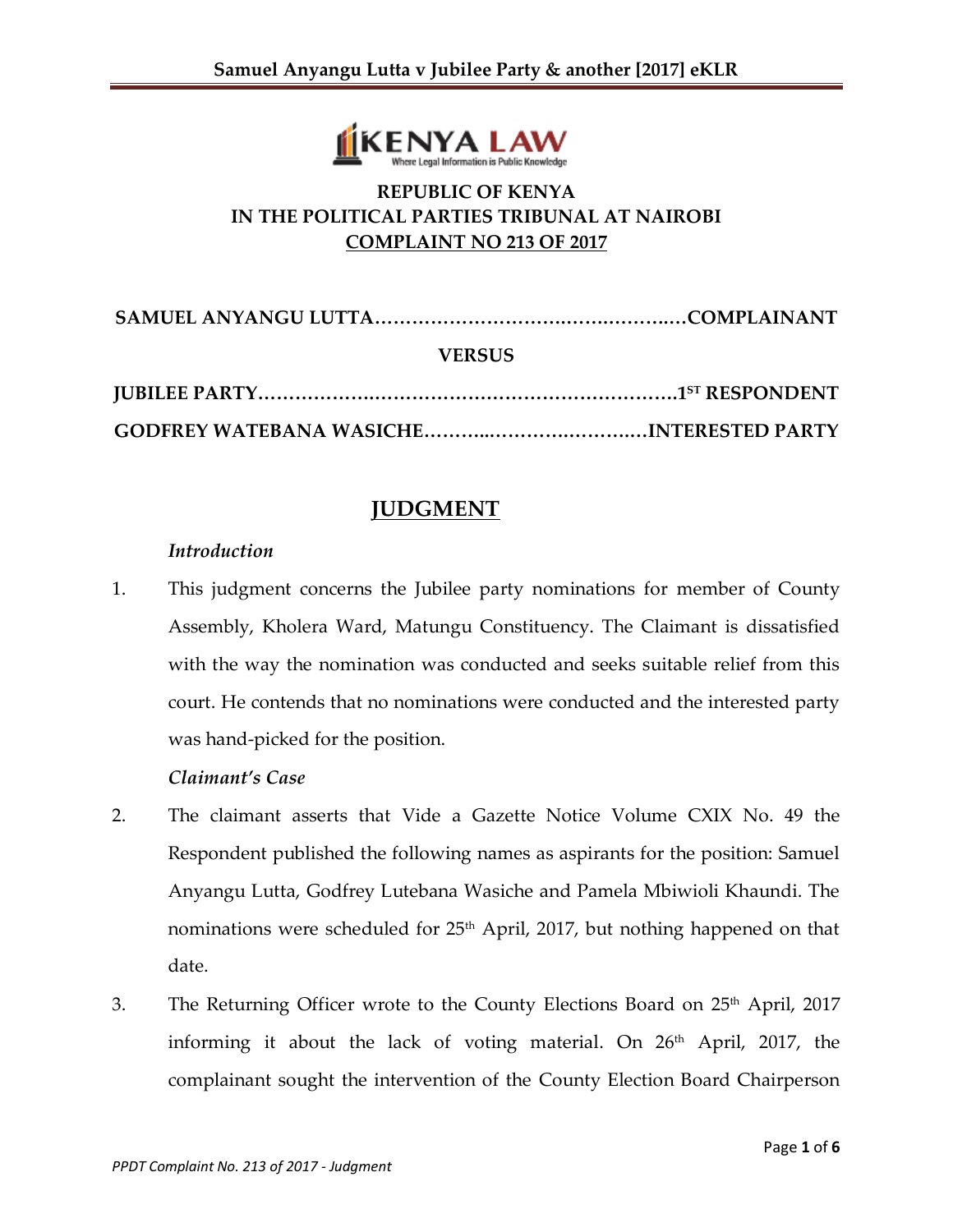who informed the Claimant that he was awaiting official communication from Headquarters.

- 4. Shortly after that, the Claimant was shocked to hear the Interested Party declare himself 'winner' of an election that had never taken place. Claimant appealed to the Jubilee Tribunal on 27<sup>th</sup> April, 2017.
- 5. The Jubilee Tribunal in its ruling of  $5<sup>th</sup>$  May, 2017 confirmed that no nominations took place. It further noted that in the absence of any nominations having been held, it lacked jurisdiction to declare any of the participants winner. It referred the matter back to the National Elections Board to 'decide' who would be the party's flag bearer for the position in Kholera Ward, Matungu Constituency.
- 6. On 1st May, 2017 the complainant came across a list marked 'Kakamega County Jubilee Unopposed MCAs' with the interested party's name on it. He is aggrieved that the list was generated while his appeal was still pending the ruling of  $5<sup>th</sup>$  May, 2017.

### *Respondent and Interested Party's Case*

7. The Respondent and Interested Party did not file any responses to these proceedings within the times allocated to them.

### *Analysis*

- 8. The main issue for determination is whether the Respondent's decision to nominate the interested party is in the circumstances of this case lawful, reasonable and procedurally fair.
- 9. There is no dispute that competitive nominations were not conducted for the disputed position. As a matter of fact, the Jubilee Appeals Tribunal arrived at the same conclusion in its ruling of  $5<sup>th</sup>$  May, 2017. However, the tribunal referred the matter back to the National Elections Board to 'decide' on the party's flag bearer. The Tribunal was shirking its duty to grant effective relief to the parties in this case. We are at a loss as to how the Jubilee Tribunal having been satisfied that no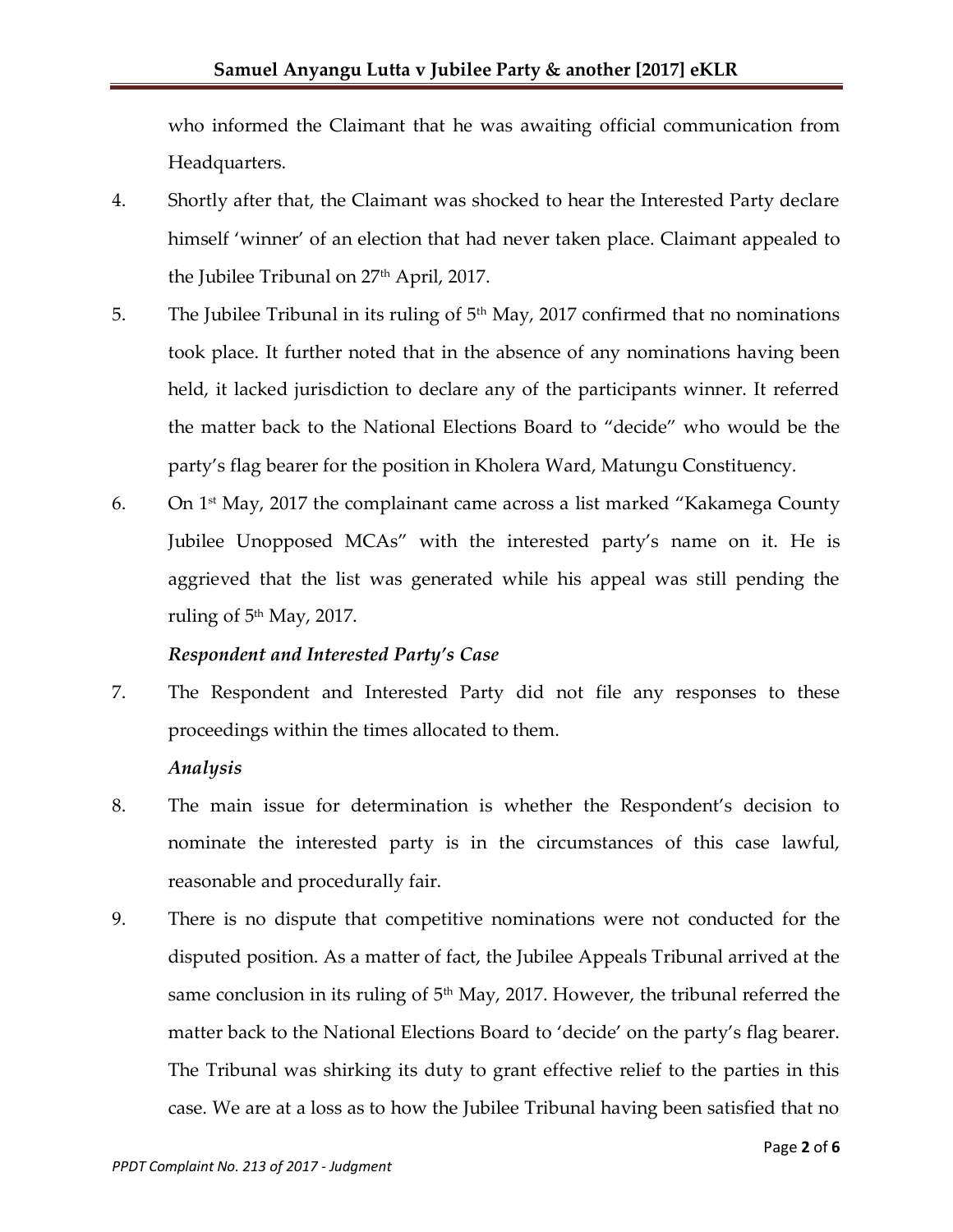nominations were held, could not go ahead to direct the conduct of a nomination exercise. It instead gave the party the free hand to effect a direct nomination.

*10.* In *Complaint No 192 of 2017 Charles O Okwemba v United Democratic Party*  we held as follows:

> **This Tribunal will not, absent justifiable reasons, excuse a direct nomination where two or more candidates have been cleared to contest a party primary. In this regard, in**  *Complaint No 53 of 2017 Salah Yakub Farah v KANU National Elections Board & 2 others* **we held that: In view of the above, we hold that the Claimant having been cleared by the party had a legitimate expectation that the party would conduct primaries where he would get a fair chance to compete. We find that the 3rd Respondent violated the Claimant's legitimate expectation that nominations would conducted when it purported to undertake a direct nomination while there were at least two candidates for the position of Member of National Assembly, Fafi Constituency. Moreover, under Article 47(2) of the Constitution and section 4 of the Fair Administrative Action Act, 2015 the party was expected to inform the Claimant of the party's decision not to conduct any nomination exercise in Fafi Constituency. We hold that the Respondents could not undertake a direct nomination where there were two aspirants anticipating competitive nominations.**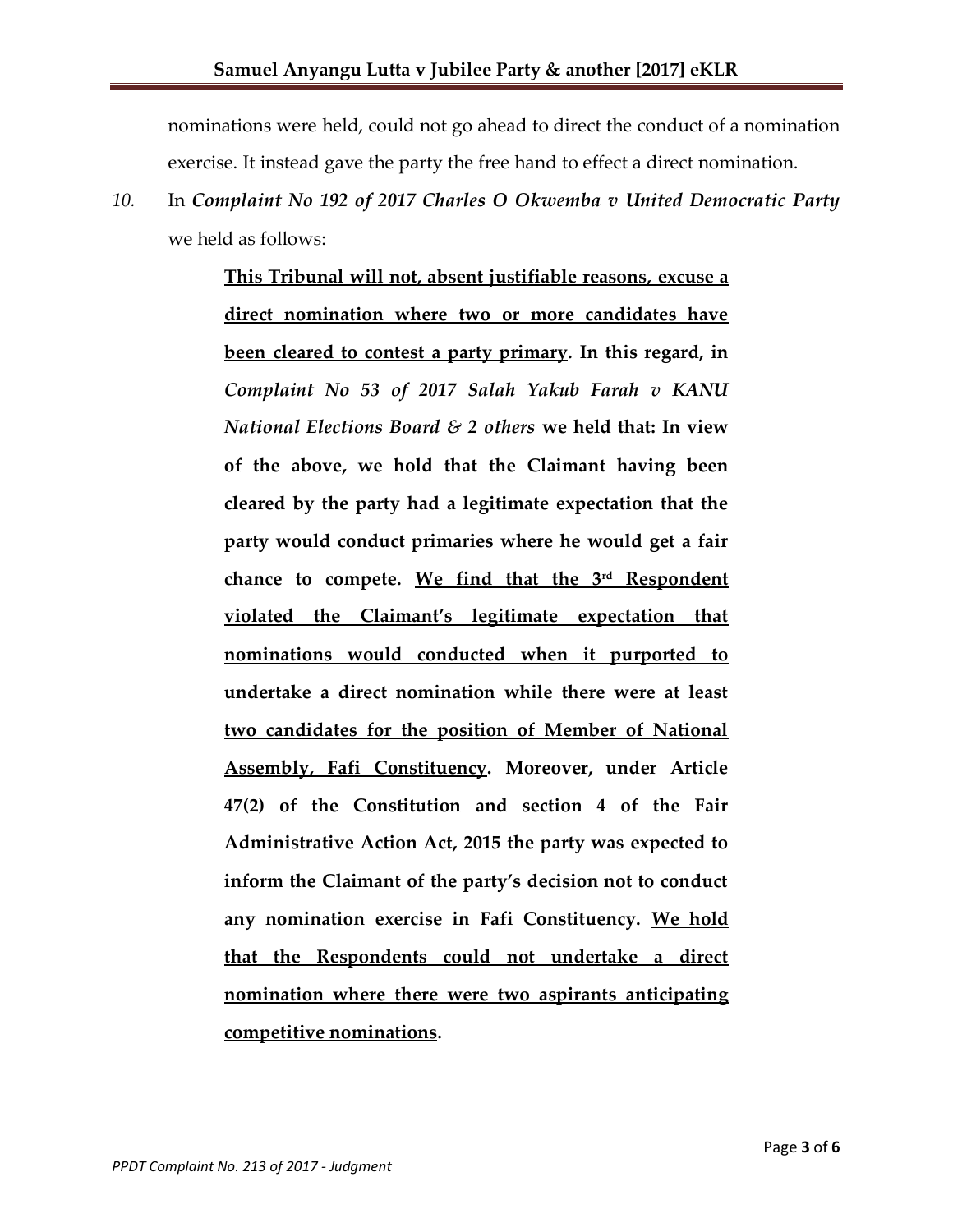19. We adopt that holding and applying it to the facts of this dispute. Similarly, in *John Mruttu v Thomas Ludindi Mwadeghu & 2 others* we held as follows concerning the utility of direct nominations **para 32**:

> **We also perceive that the discretion to award direct nominations, if properly deployed, can** *inter alia* **be a formidable tool to promote the representation, in legislative assemblies, of marginalized groups and communities such as women, persons with disabilities, youth, as well as ethnic and other minorities. Political parties would then be in a position to fulfill their obligations under Article 91 of the Constitution inter alia to respect and promote human rights and fundamental freedoms, and** *gender equality* **and** *equity* **and to promote the objects and principles of the Constitution and the rule of law.**

20. We went on to state at **para 33**:

**Be that as it may, the power to grant direct nominations is not in our view an absolute power or a blank cheque to reward party stalwarts and cronies at the expense of ordinary party members. Instead, such a decision must adhere to the rules of natural justice and comply with the Constitution and all relevant statutes including the Political Parties Act and the Fair Administrative Action Act, 2015. The discretion is therefore not a panacea or magic cure for badly conducted party primaries.**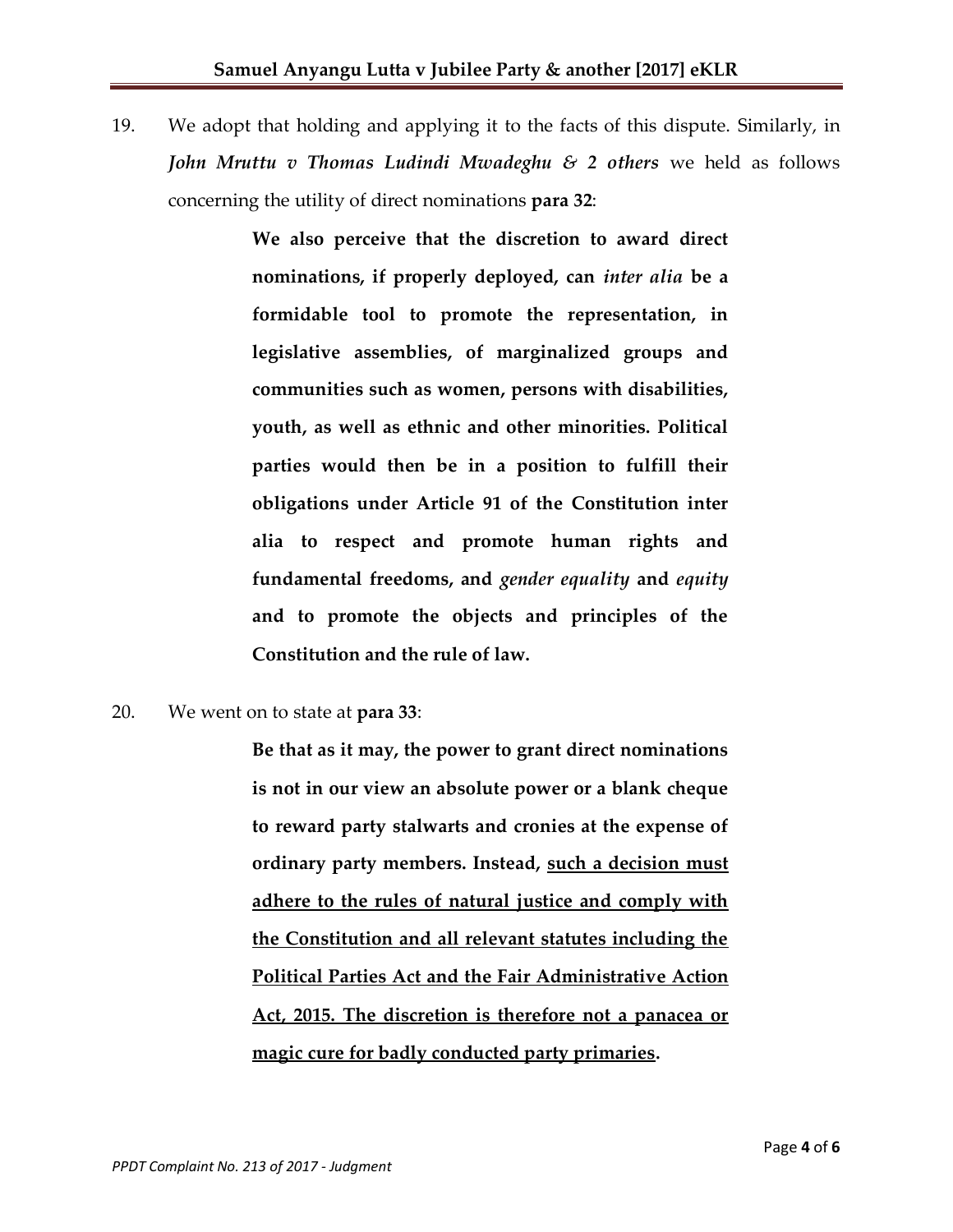21. We hold that the decision to award the interested party a direct nomination in this case did not adhere to the rules of natural justice or comply with the Constitution and other relevant statutes including the Political Parties Act and the Fair Administrative Action Act, 2015. Also, since the decision, was in violation of the complainant's legitimate expectation of competitive primaries, it is null, void and of no effect in law.

*Relief*

- 19. The claimant's complaint is allowed. We make the following orders:
	- **(a) A declaration be and is hereby issued to the effect that the 1st Respondent failed to conduct free and fair nominations for member of County Assembly, Kholera Ward, Matungu Constituency, Kakamega County.**
	- **(b) A declaration be and is hereby issued to the effect that the 1st Respondent's decision to award a direct nomination, and the certificate of nomination awarded to, the interested party, is null, void and of no effect in law**
	- **(c) An order be and is hereby issued directing the 1st Respondent to conduct a fresh nomination exercise for member of County Assembly, Kholera Ward, Matungu Constituency, Kakamega County within 48 hours from the pronouncement of this judgment**
	- **(d) The Respondent shall bear the Claimant's costs of this complaint.**

### **DATED and DELIVERED at Nairobi this 16 th day of May 2017**

**Kyalo Mbobu ..............................................................**

**Chairperson**

**James Atema ...............................................................**

**Member**